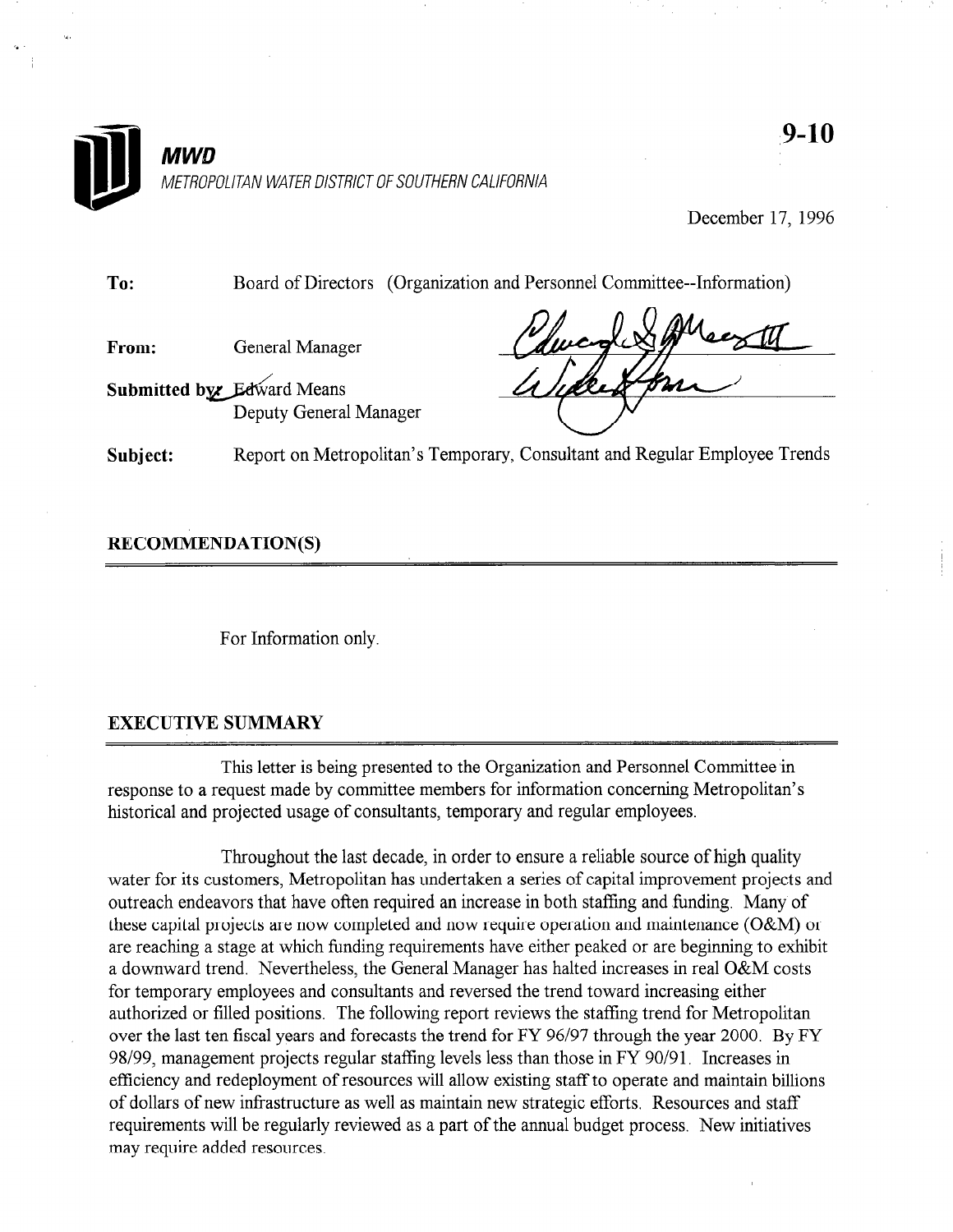## DETAILED REPORT

#### A. Major Cost and Staffing Drivers

Increases in workforce and temporary/consultant expenditures experienced by Metropolitan throughout the past decade were due to new water quality, environmental, and safety and health regulations; new and aging facilities; increase water resource management initiatives including the local resources program, water conservation, water transfers, and Bay/Delta activities; information technology and communication infrastructure; enhanced planning efforts; more legislative/governmental affairs activities; and additional administrative support associated with the Capital Improvement Program and increased O&M activities. Some of the resources required to address these new requirements were obtained through efficiency initiatives implemented at Metropolitan. Some specific examples of these cost drivers are summarized below.

### New Water Quality, Environmental, and Safety and Health Regulations

Increased emphasis and changes in water quality, environmental, and safety and health regulations at the state and federal levels have resulted in the implementation of new programs and additional monitoring requirements. New water quality regulations that Metropolitan will have to meet include the Information Collection Rule, the Disinfectant/Disinfection By-product rule, the Enhanced Surface Water Treatment Rule, and a new arsenic standard. Other new water quality programs include the Partnership for Safe Water, and the Cryptosporidium Action Plan. Also new are the California Environmental Quality and Endangered Species Act, workplace health and safety, hazardous materials and waste management, rideshare requirements, as well as environmental permitting. These new or added regulatory requirements have resulted in the implementation of new programs including the first responder program; industrial hygiene inventories and certification programs; oxidation retrofit program; environmental laboratory accreditation program; air toxics emission plans and air toxics inventory report; clean water permits; and monitoring for new pathogens including Giardia, Cryptosporidium, enteric viruses, and Legionella. Expenditures on these activities have increased from about \$6 million to \$19 million per year.

# New and Aging Facilities

The addition and expansion of new and existing facilities and their operation has also contributed to increases in O&M costs. The newly added and expanded facilities in the last ten years include the Auld Valley Pipeline; Etiwanda Pipeline; Etiwanda Power Plant; Jensen Expansion No. 1; Mills Expansion No. 1 and No. 2; SCADA systems; contract operations of the Calleguas plant, and property management of land associated with the Eastside Reservoir Project, Inland Feeder, and Eagle Valley properties. In addition, as existing facilities continue to age, increased rehabilitation work has been required. Some of the new activities that have been introduced include emergency preparedness and maintenance management support services. These costs have doubled, from \$40 million to \$80 million per year,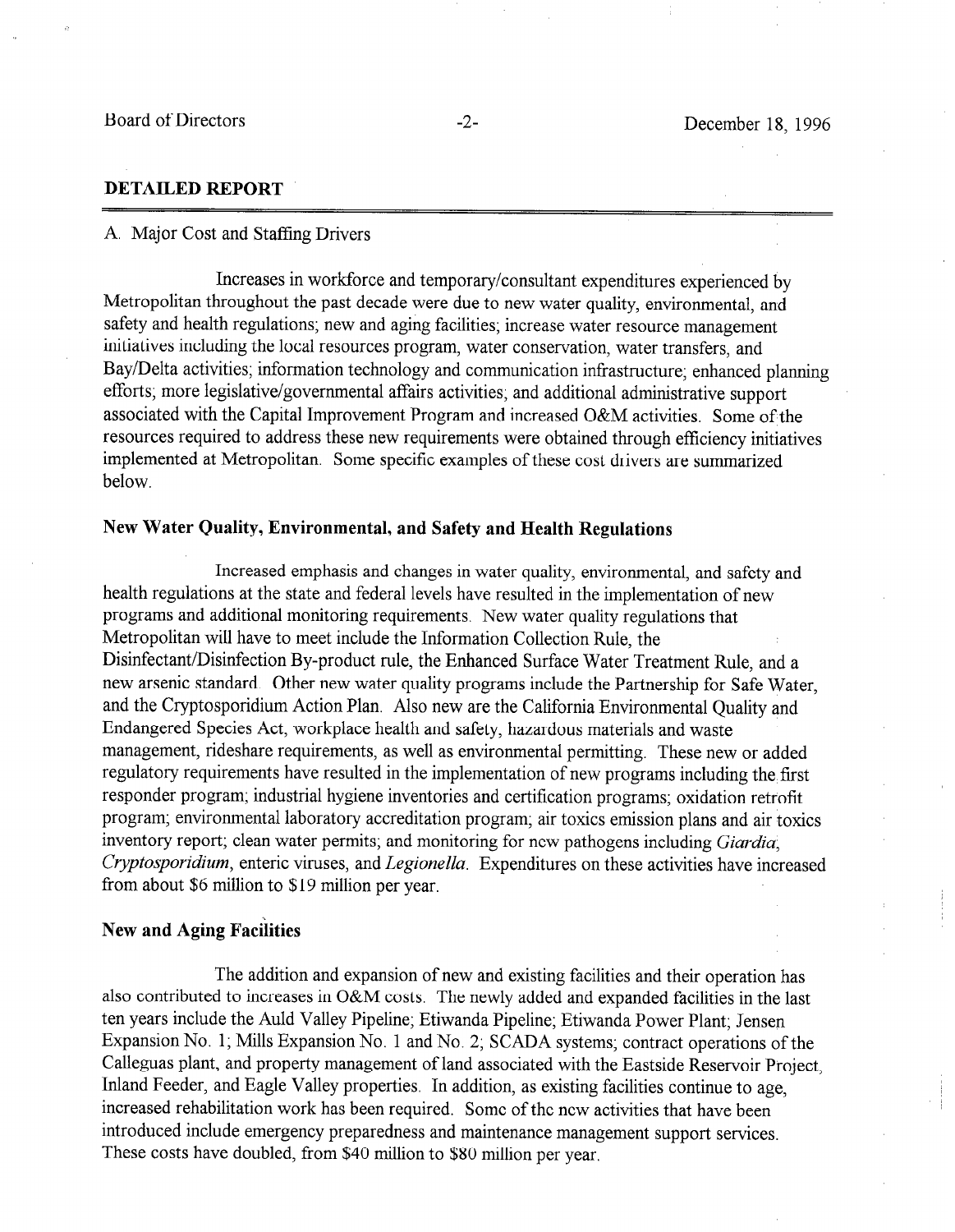#### Water Management Programs

Water management programs, which are now integral to meeting our reliability goal, were in their infancy ten years ago. The Local Resources Program was first introduced in 1985-86. The yield from these projects total 300,000 acre-feet, and there is ongoing negotiations and contract administration associated with this program. Large-scale water conservation programs were initiated in 1989. Prior to 1989, approximately \$300,000 per year was spent on pilot water conservation programs. Since then, funding has increased to \$13 million per year. At the same time, Metropolitan began seriously exploring the potential of water transfers, and activities to develop a successful Bay/Delta solution were initiated. The efforts to develop and administer local resources and water transfer programs and participate in Bay/Delta proceedings have increased from about \$500,000 per year to \$3 million per year.

#### Information Technology Infrastructure

Information technology infrastructure has undergone significant development over the last ten years in response to the changing operational environment of the District, The need for operational efficiency, increased productivity, computer aided drafting, geographic information system modeling, and data storage and analysis has required significant investments in computers and related equipment. For example, in FY 1985-86, there were approximately 200 computers and related equipment. This example, in the District of the Welt approximately 200 stand afone computers and performan equipment in the District. This number increased to hear 3,000 by FY 1995-96 including professional workstations, computer aided drafting equipment, printer servers, and others. Additionally, local area networks, wide are networks, back up systems and sophisticated communication equipment has been installed as part of the information technology infrastructure. The cost to maintain this infrastructure has increased from \$4 million to \$15 million per year.

#### Planning Efforts

The need to ensure water supply reliability continues to be a major function and motivation for Metropolitan's enhanced planning efforts. Over the last ten vears, significant strides have been made in our ability to effectively model supplies and demands, State Water Project operations. Colorado River operations, system distribution operations, and financial operations. The development and implementation of plans such as the Strategic Plan, the Integrated Resources Plan, the Systems Overview Study, Bay/Delta proposals, and Long-Range Finance Plan are guiding our efforts to achieve water reliability and financial stability. The cost of these activities has increased from approximately \$1 million to \$8 million per year.

#### **Legislative and Governmental Affairs**

The need for Metropolitan to be proactive to new and changes to existing state and federal regulations have resulted in increased legislative and governmental affairs activities. Metropolitan currently maintains legislative offices in Sacramento and Washington D.C. in addition to having legislative and regulatory affairs units in critical areas of water quality,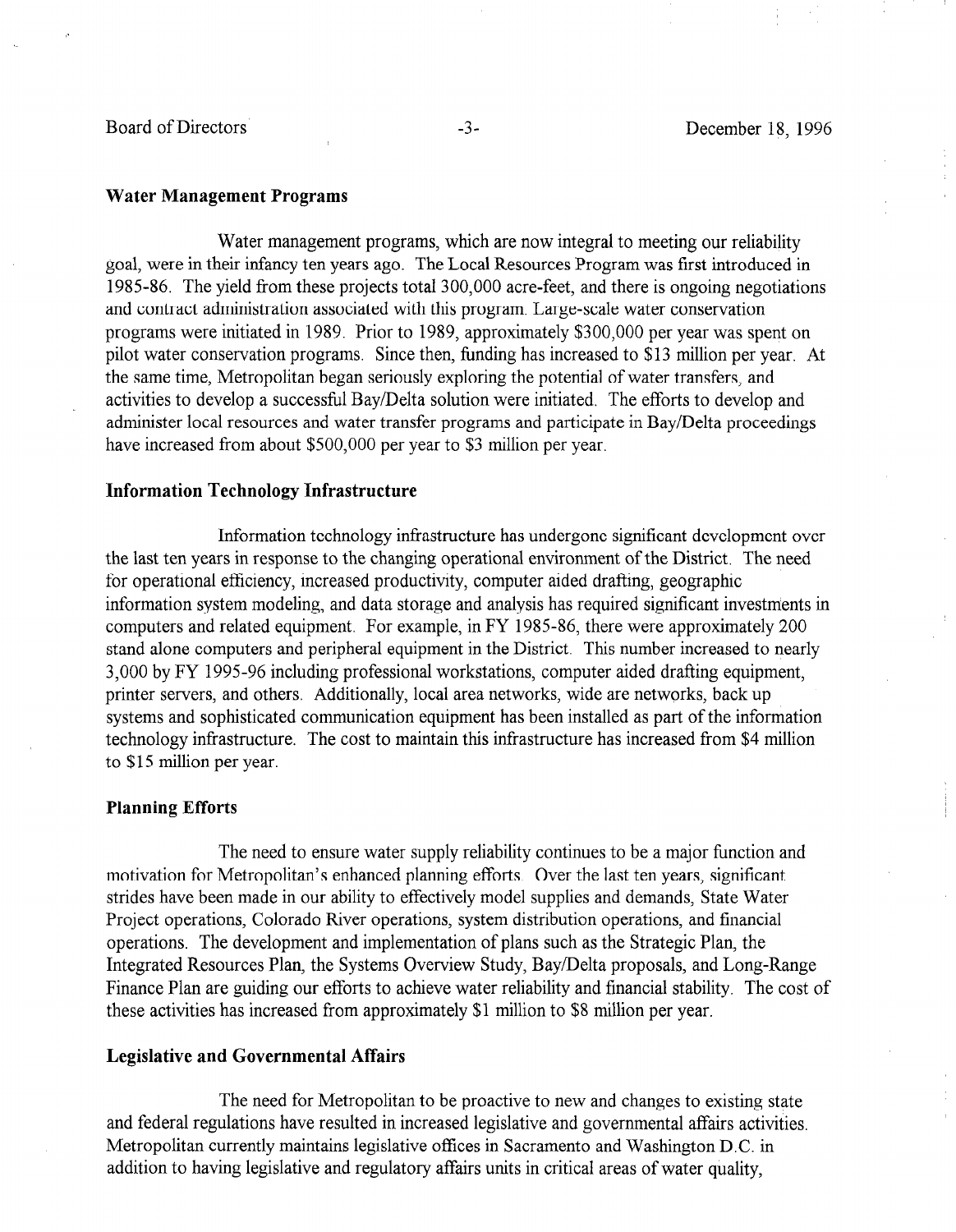environmental compliance, water resource planning, and governmental offices in San Diego, Riverside, and Orange counties. These units were established in the last ten years in response to increased legislative and regulatory requirements at the state and federal levels. Additionally, community programs, media, and education programs have been expanded. Costs have increased from about \$3 million to \$8 million per year.

#### Administrative Support

In order to keep up with the changing work environment and manage the Capital Improvement Program, additional administrative support has been required. These activities include project management, contract administration, training and education; business resumption; support services such as graphics, records management, reprographics, procurement and accounts payable, etc.; diversity and recruitment. Other O&M costs that have been incurred over the last ten years include rent and leases and administration of the water standby charge. The costs associated with these activities have increased by about \$13 million per year. Expansion of special sub and ad hoc committees of the Board has also required additional staff support. Numerous regular Workgroup meetings with the member agencies have likewise required significant staff administrative resources.

### New Business Initiatives

Metropolitan will soon be undertaking the following four business initiatives:

- 1. Desalination Technology -- state-of-the-art thermal desalination design,
- 2. Water Quality Technology -- revenue generation from excess capacity and technical innovations in water quality,
- 3. Real Property Management -- entitling available District property prior to disposal, and,
- 4. Machine Shop Services -- utilizing machine capacity required for reliability of service during emergencies.

During implementation, each business initiative will operate with existing resources and within existing budget. Depending on the success and ultimate scope of these initiatives, additional resources could be required. Possible exceptions would involve only limited staff of a very specialized nature.

# B. Temporary Personnel and Consultants

Exhibit A illustrates the actual dollars spent for agency and district temporary personnel since FY 86/87. These dollars have not been adjusted for the effects of inflation. Management projects that our FY 99/00 use of District and Agency temporary employees will be at or below Metropolitan's FY 92/93 usage. Similarly, Exhibit B illustrates the actual dollars spent for consultants over the same period of time. Because Metropolitan's budget is comprised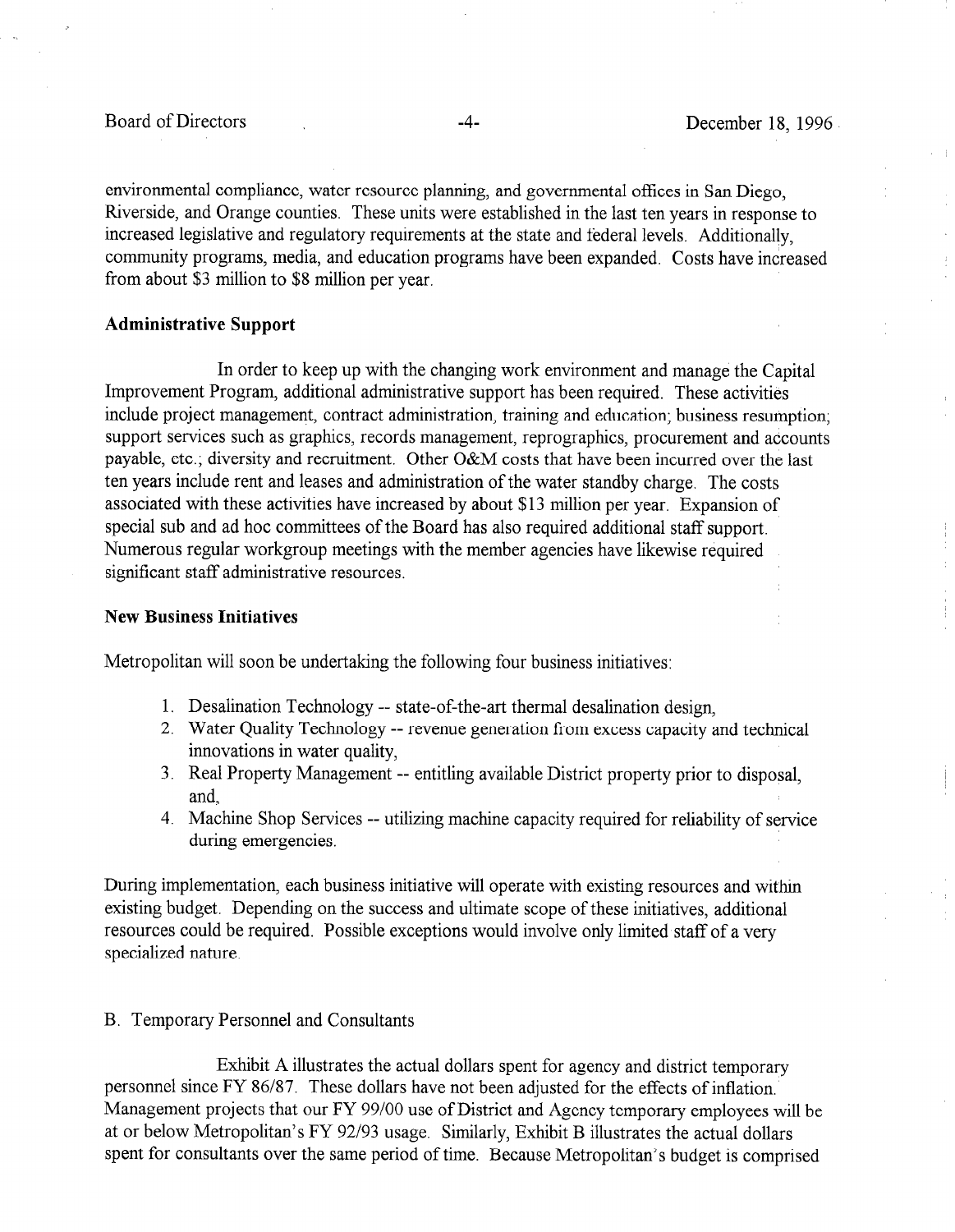# Board of Directors -5-<br>
-5-<br>
December 18, 1996

of two main categories: Operations and Maintenance and Capital, the actual dollars spent are broken down by these two categories. It should be noted that while O&M expenditures have remained fairly level since FY 89/90, the trend for capital expenditures has been to steadily climb as Metropolitan's multi-billion dollar capital expansion program unfolds, Temporary employees were strategically deployed in this expansion to avoid the major disruption that layoffs caused in the workshop after the last expansion in the mid  $70^{\circ}$ s. Exhibits A and B reflect the anticipated decline in the use of capital temporaries and consultants as the current expansion winds down. Metropolitan's financial and staffing commitment peaked as of the current fiscal year and is projected to steadily decrease through the year 2000. O&M consulting in FY 99/00 is expected to be at the same level (unadjusted for inflation) as FY 91/92.

#### C. Regular Workforce

With regard to regular employees, Exhibit C reflects the staffing trend from FY 87/88. The advent of the 1994 Early Retirement Program coupled with consistent and conservative management of Metropolitan's authorized positions has resulted in the deletion of 100 positions from the FY 95/96 budget. Additionally, management has committed to deleting an additional 200 positions over the next two fiscal years so that a total authorized regular workforce approximately 1,900 positions over the field by Fiscar years so that a total authorized regular working or approximately  $1,500$  positions may be realized by  $1,1,50/94$ . It should be noted that through aggressive management the number of new employees hired in fiscal years 93/94 through 95/96 has exhibited a substantial downward trend (i.e., 164, 93 and 69, respectively). Metropolitan has made it a consistent practice to conservatively monitor the bottom-line dollar expenditure of its temporary and consultant personnel as well as the staffing level of its regular workforce. The recent trend of reductions in authorized and filled O&M positions has not been accompanied by a corresponding increase in the costs for temporary O&M employees.

Attachment 1267bo.doc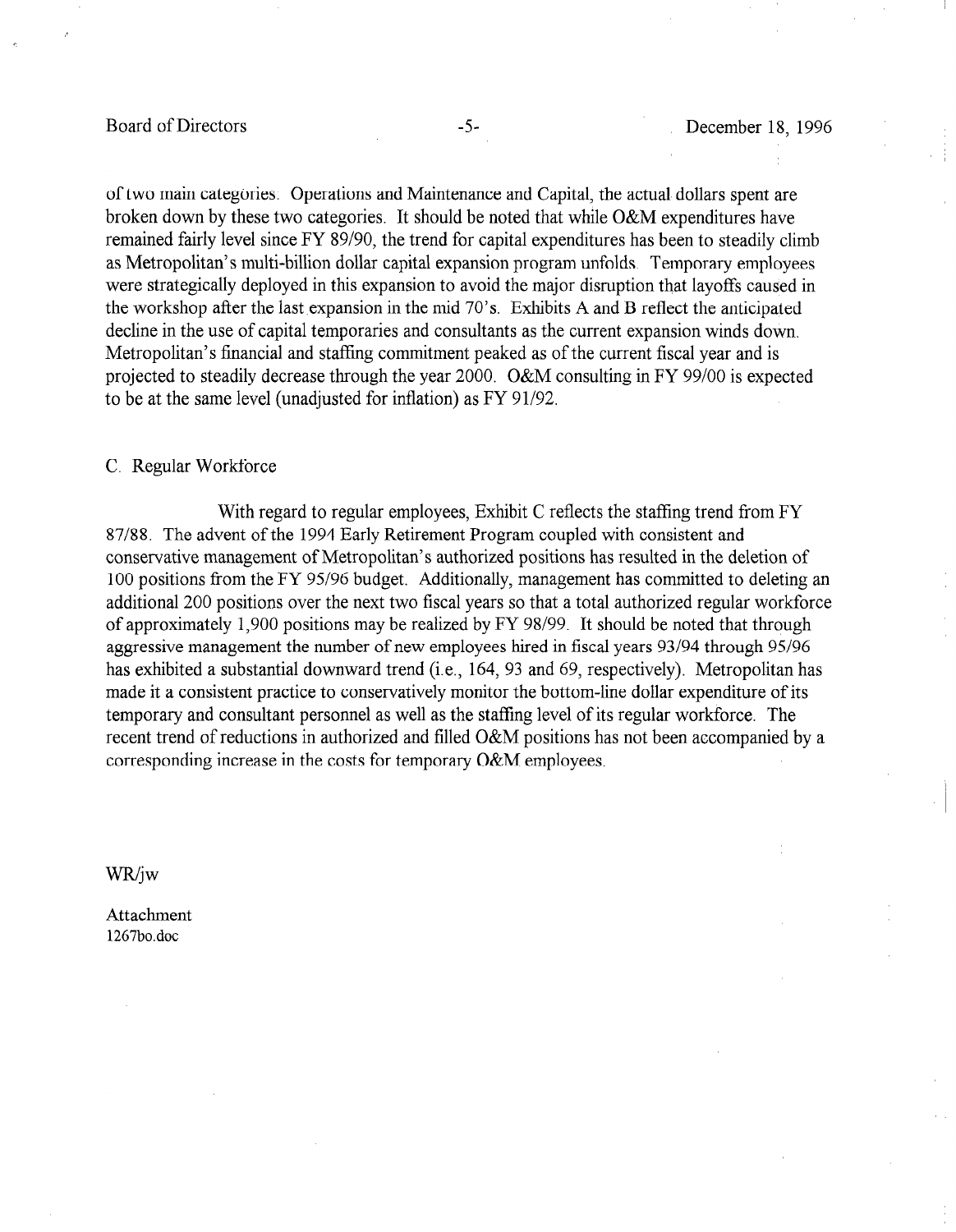# District & Agency Temporary 10 Year Trend

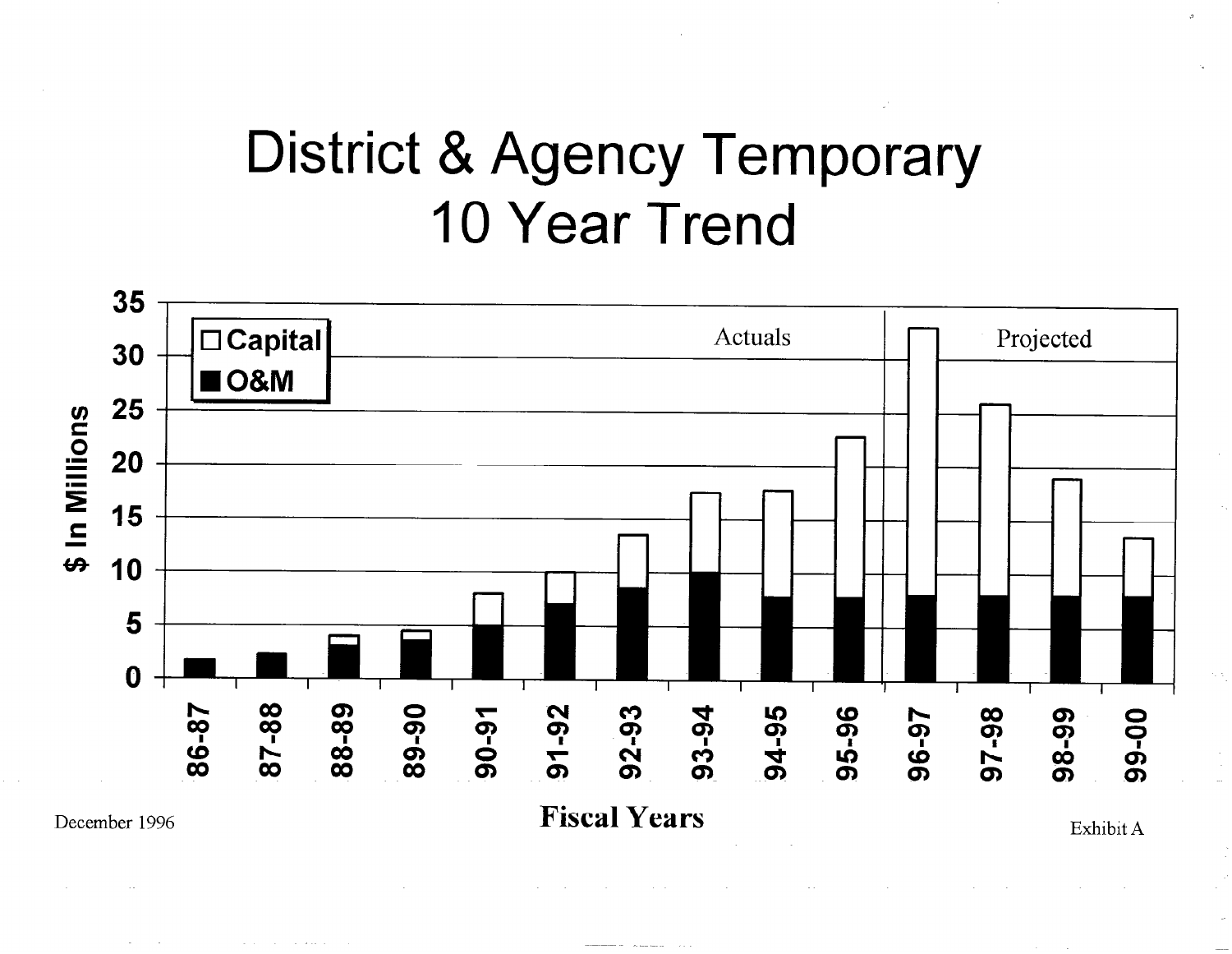# Consultant Usage 10 Year Trend



Exhibit B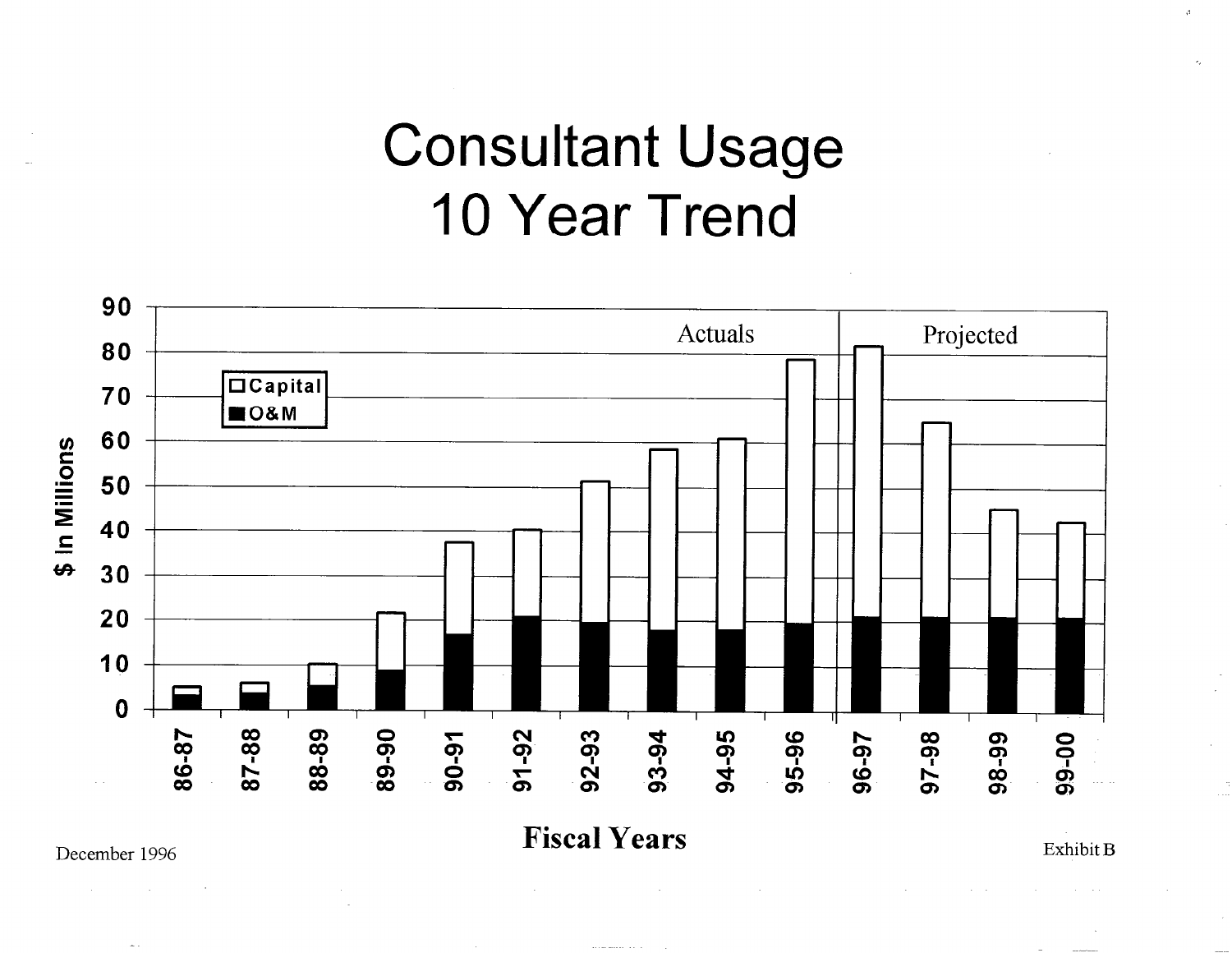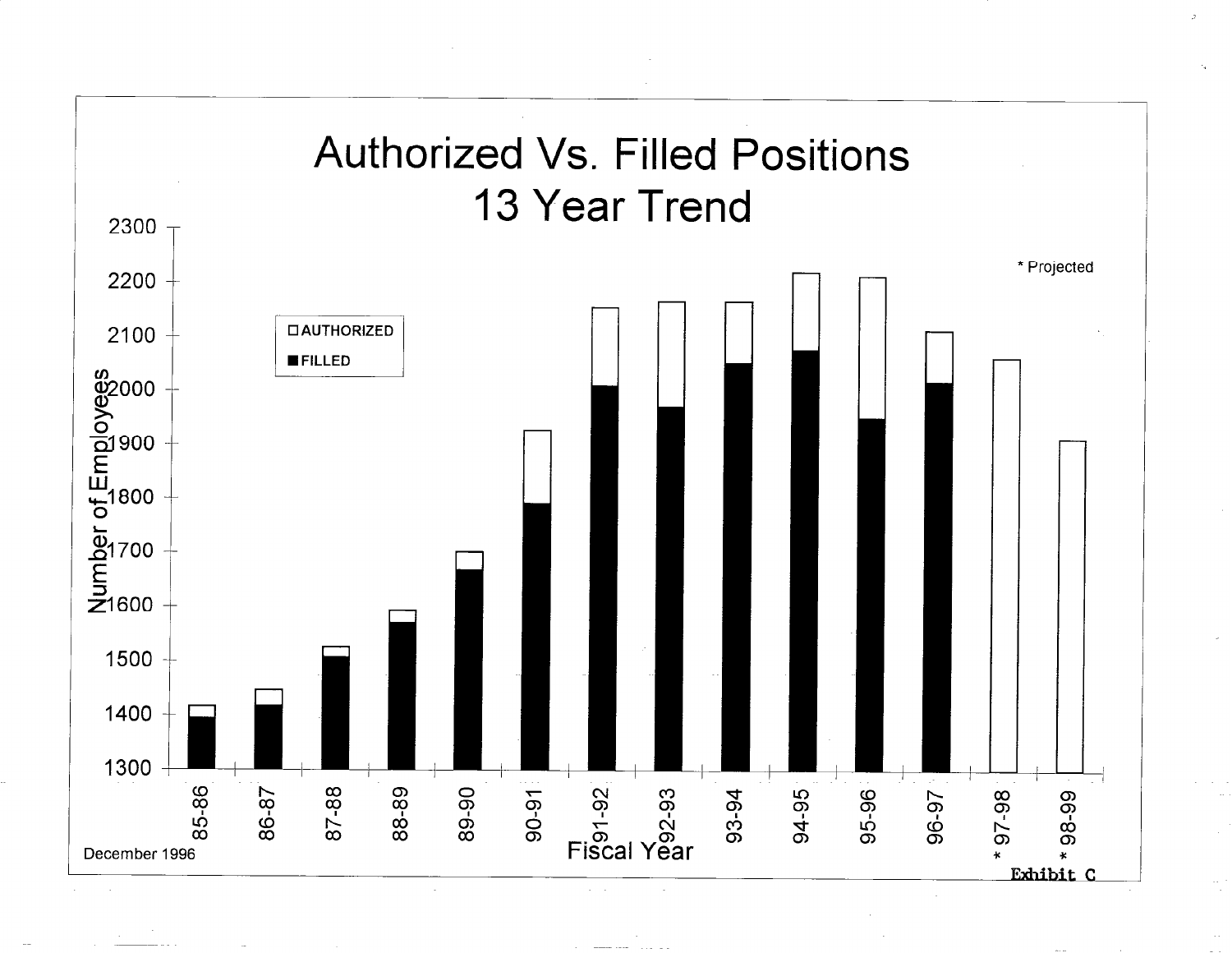# District & Agency Temporary 10 Year Trend



**All Cardinal**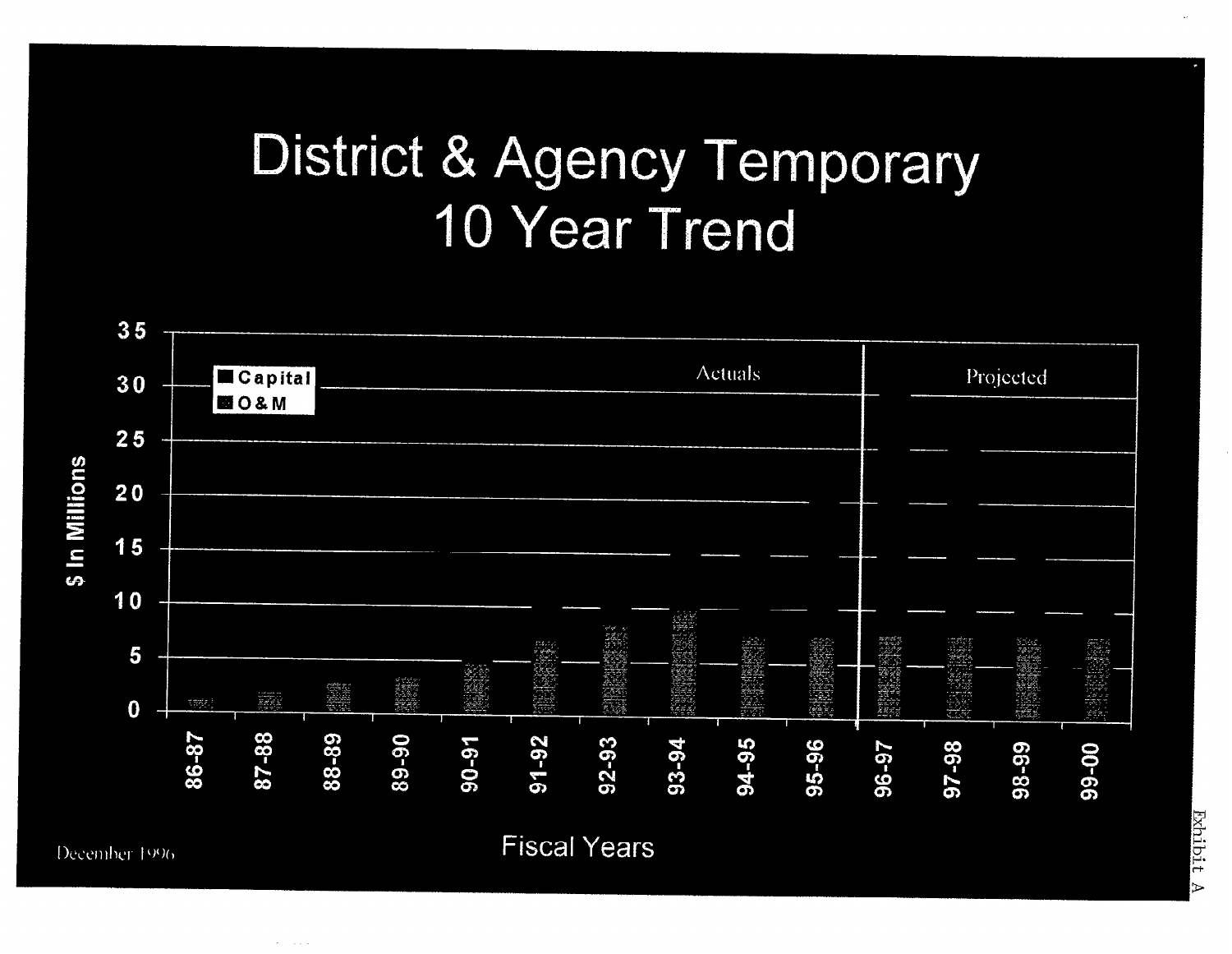# Consultant Usage 10 Year Trend



Exhibit  $\overline{\omega}$